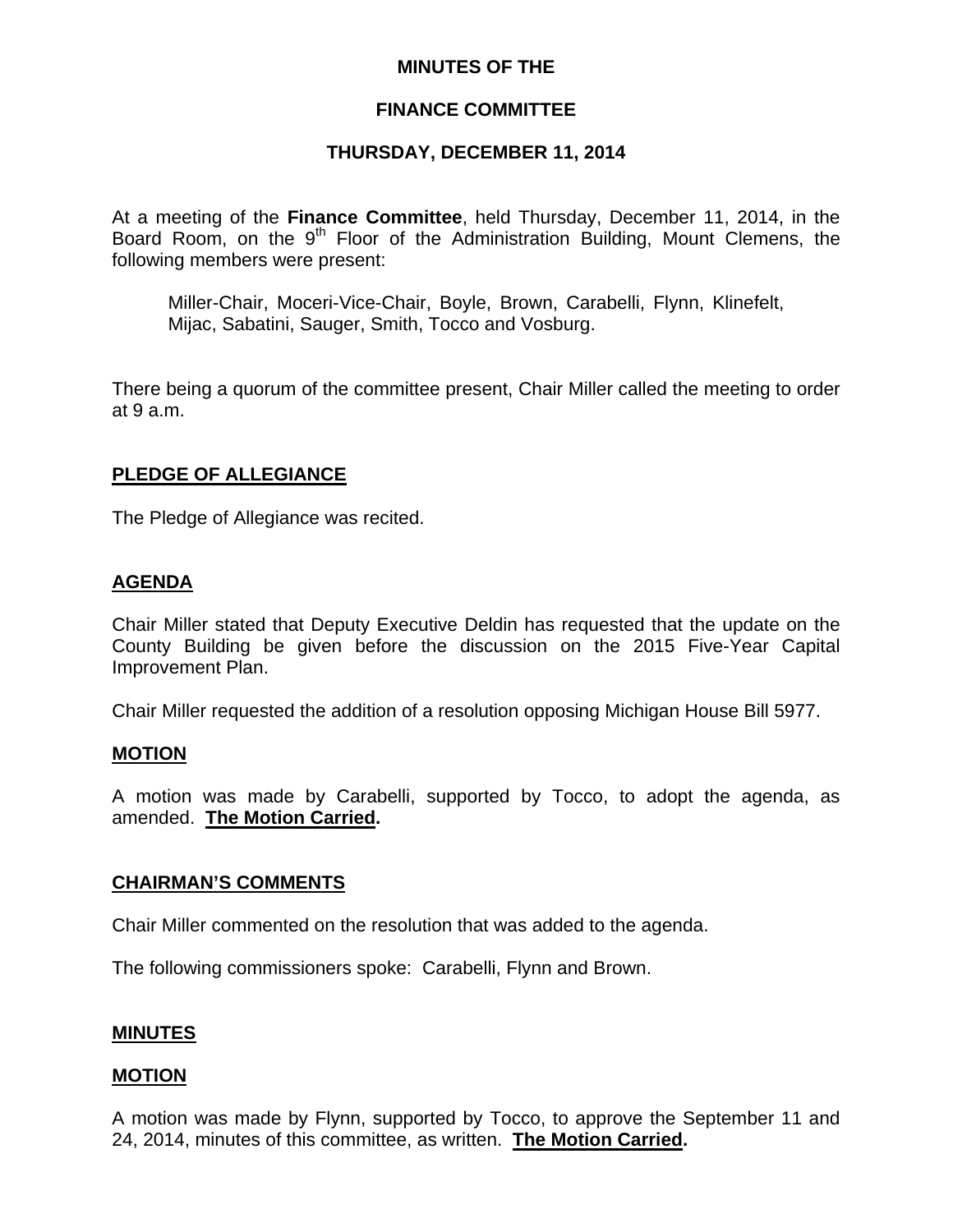### **PUBLIC PARTICIPATION**

Pastor Bradley, 22645 Quinn Road, Clinton Township Jake Caplan, ACLU of Michigan Greg Murray, 42548 Clinton Place Drive, Clinton Township

# **RATIFICATION OF 2015 WAGE RE-OPENER FOR IUOE (BOILER OPERATORS) AND TPOAM (CIRCUIT COURT OFFICERS AND PROFESSIONALS ASSOCIATION)**

#### **COMMITTEE RECOMMENDATION – MOTION**

A motion was made by Klinefelt, supported by Carabelli, to recommend that the Board of Commissioners concur in the recommendation of the Macomb County Executive and the Human Resources and Labor Relations Department and approve ratification of a 2015 wage re-opener, as tentatively agreed to and ratified by the membership of the following bargaining groups: IUOE (Boiler Operators) and TPOAM (Circuit Court Officers and Professionals Association); further, a copy of this Board of Commissioners' action is directed to be delivered forthwith to the Office of the County Executive.

Eric Herppich, Human Resources Director, gave an overview.

Chair Miller called for a vote on the motion and **THE MOTION CARRIED WITH SABATINI AND VOSBURG VOTING "NO."** 

#### **UPDATE ON RTA OF SOUTHEAST MICHIGAN/INTRODUCTION OF CEO MICHAEL FORD**

Roy Rose and Don Morandini, Macomb Representatives, were present. Mr. Rose introduced CEO Michael Ford, who spoke about the RTA's major project initiatives and the Gratiot Avenue Corridor study.

The following commissioners spoke: Miller, Mijac and Vosburg.

#### **MOTION**

A motion was made by Tocco, supported by Carabelli, to receive and file the update on the RTA of Southeast Michigan. **The Motion Carried.** 

#### **UPDATE ON INSURANCE SETTLEMENT FOR OLD COUNTY BUILDING**

Ethan Gross, Globe Midwest, was present and summarized the statement of loss, which was prepared by Travelers Property Casualty Company.

The following commissioners asked questions of Mr. Gross and Deputy Executive Mark Deldin: Carabelli, Miller and Vosburg.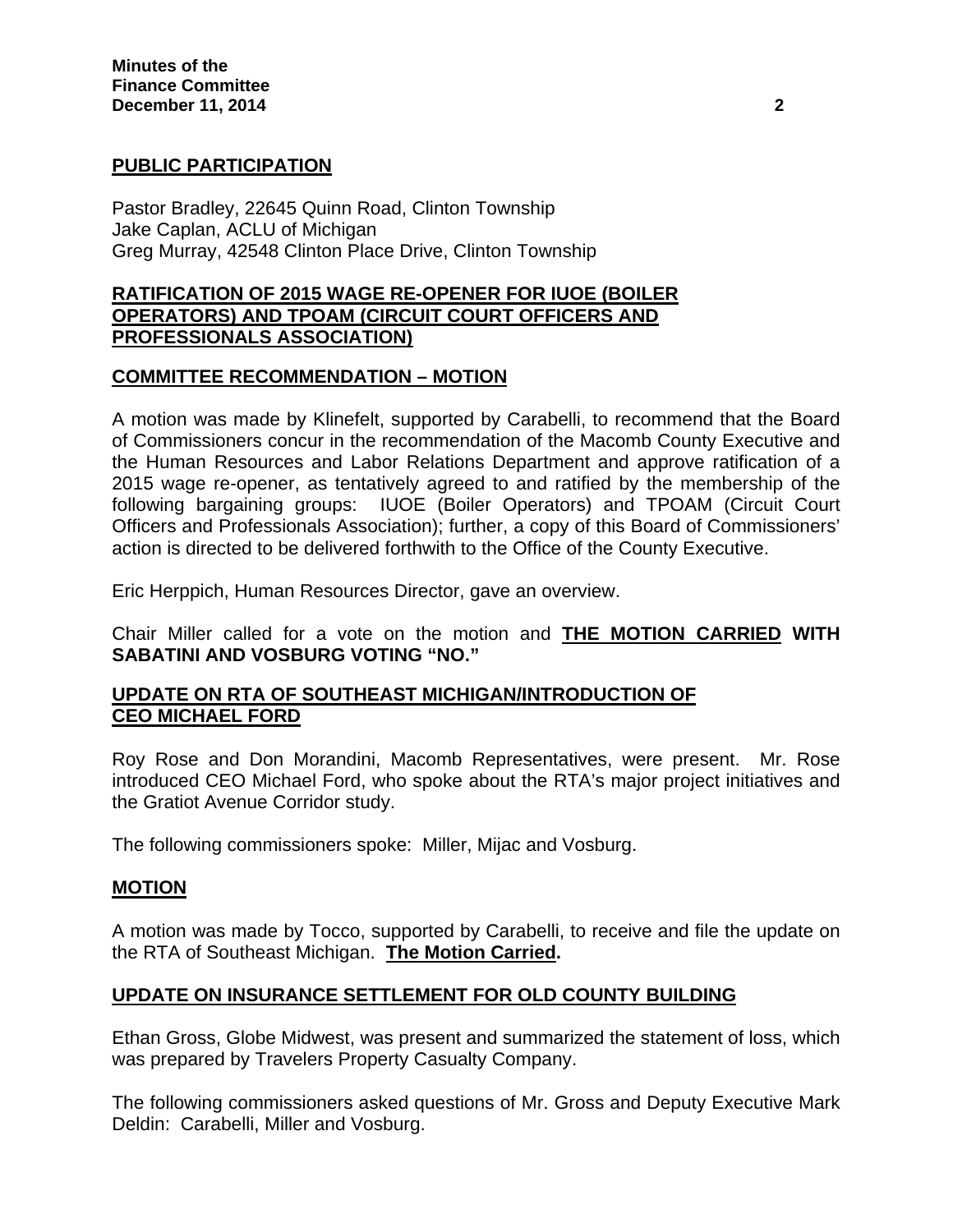# **MOTION**

A motion was made by Carabelli, supported by Tocco, to receive and file the update on the insurance settlement for the old County Building. **The Motion Carried.** 

# **ADOPT 2015 FIVE-YEAR CAPITAL IMPROVEMENT PLAN**

Chair Miller noted that this is on the agenda for discussion only.

Deputy Executive Mark Deldin gave an overview. Also present were Interim Finance Director Steve Smigiel, Facilities and Operations Director Lynn Arnott-Bryks and Information Technology Director Sandy Jurek.

The following commissioners spoke: Klinefelt, Brown, Carabelli, Miller and Flynn.

# **RECOMMENDATION FROM 12-9-14 JUSTICE AND PUBLIC SAFETY COMMITTEE MEETING**

#### **FY Homeland Security Grant Program Interlocal Funding Agreement/ Emergency Management**

### **COMMITTEE RECOMMENDATION – MOTION**

A motion was made by Vosburg, supported by Brown, to recommend that the Board of Commissioners approve the FY 2014 Homeland Security Grant Program (HSGP) Interlocal Funding Agreement template for use with the City of Detroit, Monroe County, Oakland County, St. Clair County, Washtenaw County and Wayne County; further, a copy of this Board of Commissioners' action is directed to be delivered forthwith to the Office of the County Executive.

Emergency Management Director Vicki Wolber gave an overview.

The following commissioner spoke: Miller.

Chair Miller called for a vote on the motion and **THE MOTION CARRIED.**

# **AMENDMENT TO MACOMB COUNTY HUMAN RIGHTS POLICY (RES . 2014-193)**

#### **COMMITTEE RECOMMENDATION – MOTION**

A motion was made by Tocco, supported by Boyle, to recommend that the Board of Comissioners adopt a resolution amending the Macomb County Human Rights Policy (Res. 2014-193).

The following commissioners spoke: Boyle, Miller, Klinefelt, Carabelli and Flynn.

Chair Miller requested a friendly amendment to not strike item I and R (in red) on page 5, Section 6, Item I. That was accepted by the maker and supporter.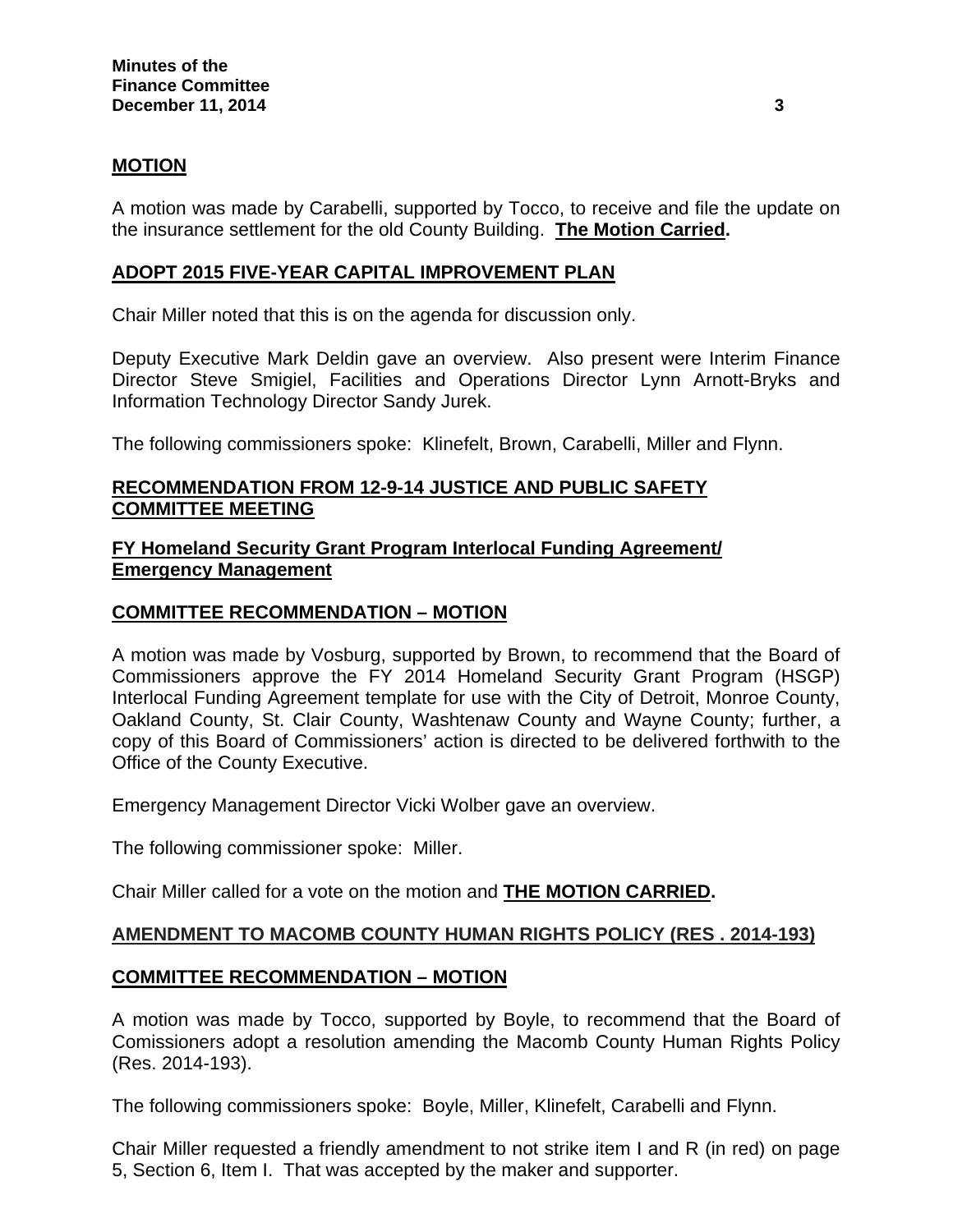The following commissioners spoke: Smith, Boyle and Miller.

A roll call vote was taken on the motion to approve, with friendly amendment, as follows:

Voting yes were Boyle, Flynn, Klinefelt, Mijac, Miller, Moceri and Tocco. There were 7 "Yes" votes.

Voting no were Brown, Carabelli, Sabatini, Sauger, Smith and Vosburg. There were 6 "No" votes.

#### **THE MOTION CARRIED.**

#### **AMENDMENT TO MACOMB COUNTY CONTRACTING POLICY (RES. 2012-1) TO COINCIDE WITH THE MACOMB COUNTY HUMAN RIGHTS POLICY**

#### **COMMITTEE RECOMMENDATION – MOTION**

A motion was made by Tocco, supported by Flynn, to recommend that the Board of Commissioners approve an amendment to the Macomb County Contracting Policy (Res. 2012-1) to coincide with the Macomb County Human Rights Policy.

The following commissioner spoke: Klinefelt.

A roll call vote was taken as follows:

Voting yes were Flynn, Klinefelt, Mijac, Miller, Moceri and Tocco. There were 6 "Yes" votes.

Voting no were Boyle, Brown, Carabelli, Sabatini, Sauger, Smith and Vosburg. There were 7 "No" votes.

#### **THE MOTION WAS DEFEATED.**

#### **ADOPT RESOLUTION URGING MACOMB COUNTY OFFICE OF COUNTY EXECUTIVE TO RESCIND THE REINSTATEMENT OF THE DEFERRED RETIREMENT OPTION PLAN (DROP) FOR ELIGIBLE NON-UNION EMPLOYEES (OFFERED BY MILLER)**

Chair Miller explained that a revised resolution was distributed and indicates a change in the wording from "rescind" to "reconsider".

# **COMMITTEE RECOMMENDATION – MOTION**

A motion was made by Moceri, supported by Tocco, to recommend that the Board of Commissioners adopt a resolution urging Macomb County Office of County Executive to reconsider the reinstatement of the Deferred Retirement Option Plan (DROP) for eligible non-union employees.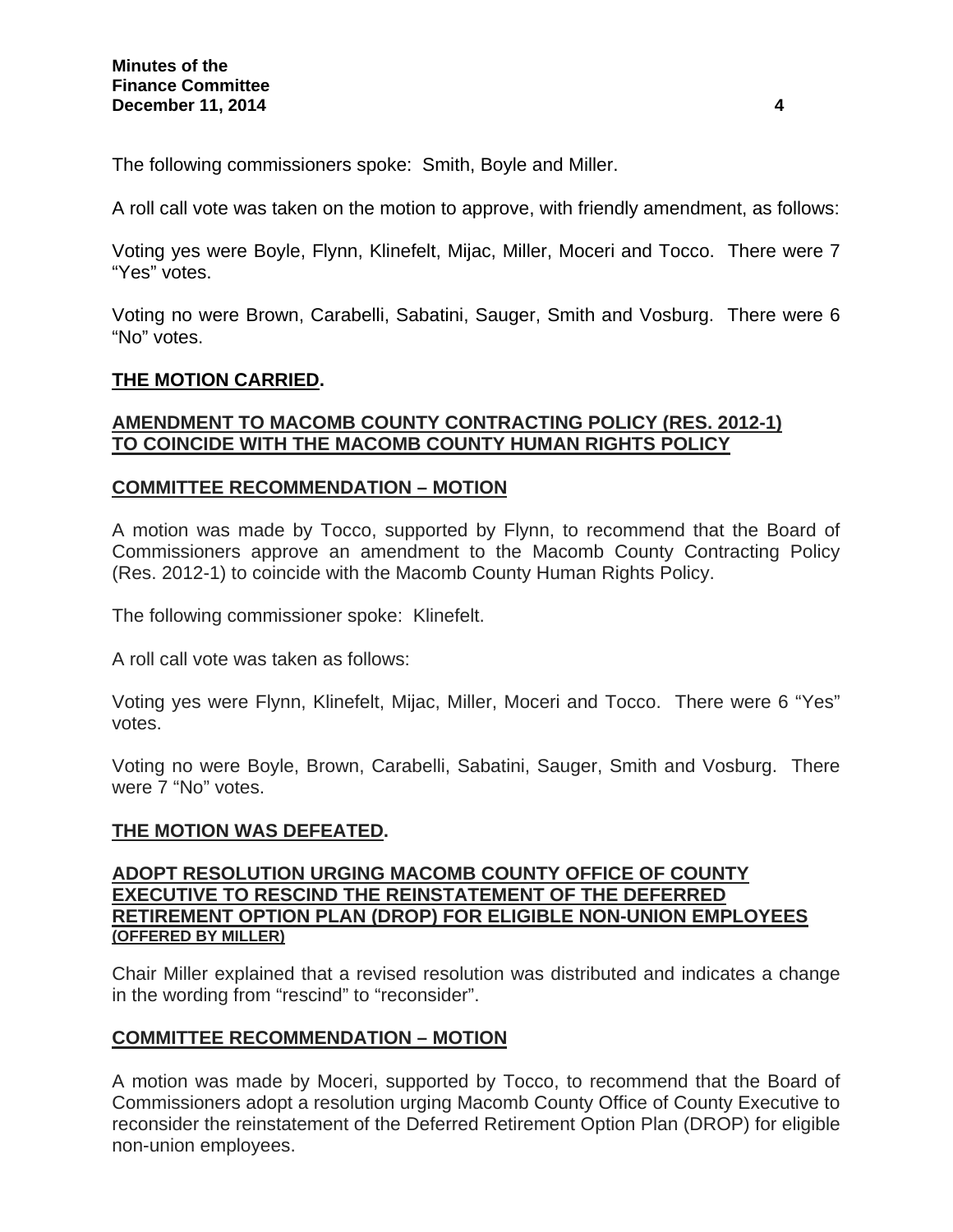The following commissioners spoke: Boyle, Sabatini, Carabelli, Klinefelt, Tocco, Sauger and Smith.

A roll call vote was taken as follows:

Voting yes were Flynn, Mijac, Miller, Moceri and Tocco. There were 5 "Yes" votes.

Voting no were Boyle, Brown, Carabelli, Klinefelt, Sabatini, Sauger, Smith and Vosburg. There were 8 "No" votes.

# **THE MOTION WAS DEFEATED.**

# **ADOPT RESOLUTION OPPOSING MICHIGAN HOUSE BILL 5977 WHICH PROHIBITS LOCAL UNITS OF GOVERNMENT FROM CREATING A COMMUNITY BENEFITS ORDINANCE (OFFERED BY MILLER)**

# **COMMITTEE RECOMMENDATION – MOTION**

A motion was made by Klinefelt, supported by Moceri, to recommend that the Board of Commissioners adopt a resolution opposing Michigan House Bill 5977 which prohibits local units of government from creating a Community Benefits Ordinance.

The following commissioners spoke: Carabelli, Miller, Klinefelt and Moceri.

Chair Miller called for a vote on the motion and **THE MOTION CARRIED.** 

# **CORRESPONDENCE**

# **December 1, 2014 Correspondence from Corporation Counsel Re: Kendzierski, Moss and MSCO Litigation Payouts**

# **MOTION**

A motion was made by Vosburg, supported by Klinefelt, to receive and file the December 1, 2014 correspondence from Corporation Counsel. **The Motion Carried.** 

# **PUBLIC PARTICIPATION**

Jazmine Early, 33294 Shelley Lynne Drive, Sterling Heights Pastor Bradley, 22645 Quinn Road, Clinton Township

# **CORRESPONDENCE**

No correspondence was provided.